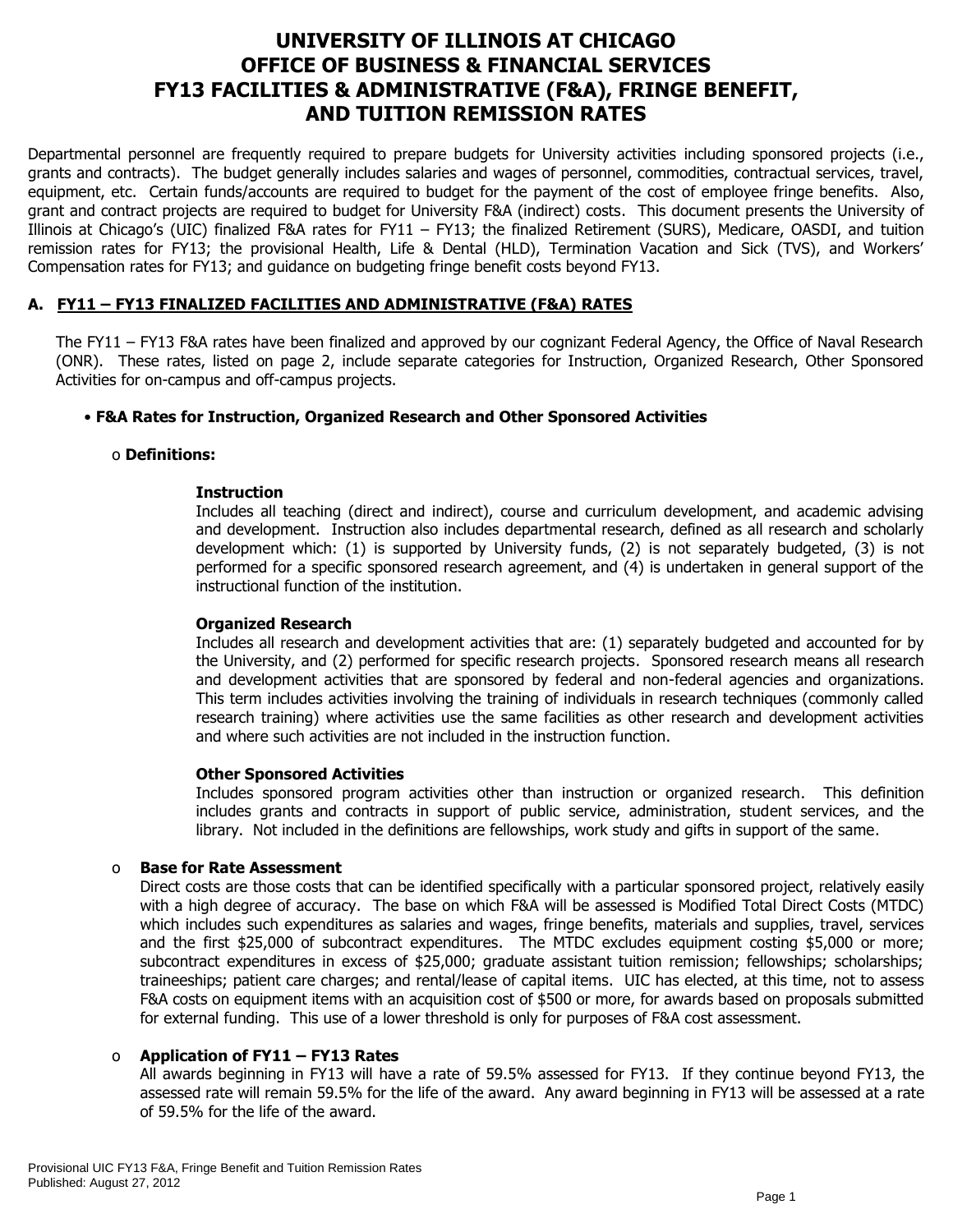#### o **Continuing Projects**

Under federal guidelines, rates and bases should continue for the life of the project until a competing renewal is submitted. Therefore, the University will honor the rates in place for continuing projects. Proposals for non-competing continuations, incremental funding and budget amendments for previously awarded federal projects should use the rates specified in the original award document.

#### o **Use of On-/Off-Campus Rate**

The on-campus rate should be used for proposals where all work is done using University facilities. The On-Campus rate is to be assessed except when a portion of the sponsored agreement is performed at an off-campus site. The criteria for utilization of the off-campus rate consists of all of the following: (a) performance at the off-campus site must be on a continuous basis; intermittent performance is not sufficient; (b) the University personnel working or engaged on the project must be physically located at an off-campus site; and (c) the off-campus performance must be of sufficient duration; normally a full semester, summer term or period of performance of the sponsored agreement. The space on the South Campus and at 2242 W Harrison that the University leases to UIC departments is considered offcampus. The off-campus rate will be used for the off-campus portion of the work on a sponsored agreement.

Off-campus costs may include costs incurred at the off-campus site for salaries, related benefits, supplies, utility costs, rent, local travel and other similar costs, which are treated as direct. Travel to and from an off-campus site is considered an off-campus cost.

| <b>Chicago Campus Facilities and Administrative (F&amp;A) Rates</b>     |             |             |             |  |  |  |  |
|-------------------------------------------------------------------------|-------------|-------------|-------------|--|--|--|--|
| Finalized FY11 - FY13 Rates                                             | <b>FY11</b> | <b>FY12</b> | <b>FY13</b> |  |  |  |  |
| Instruction                                                             | 40.4%       | 43.6%       | 43.6%       |  |  |  |  |
| <b>Organized Research</b>                                               | 57.0%       | 59.0%       | 59.5%       |  |  |  |  |
| <b>Other Sponsored Activities</b>                                       | 36.0%       | 36.0%       | 36.0%       |  |  |  |  |
| All Off-Campus Awards (Instruction, Organized Research, Other Sponsored | 26.0%       | 26.0%       | 26.0%       |  |  |  |  |
| Activities)                                                             |             |             |             |  |  |  |  |

#### • **F&A Rates for Clinical Drug Trials**

#### o **Definition**

These include studies performed for private sponsors which involve human subjects in drug protocols.

#### o **Base for Rate Assessment**

The base for rate assessment is total direct costs. Total direct costs include all costs charged to a sponsored program account, excluding indirect costs, costs of education allowance and administrative allowances.

#### o **FY13 F&A Rate for Clinical Drug Trials**

Clinical drug trials are assessed at a rate of 25.0%. This rate was established ruing FY1994 for non-federally funded clinical drug studies and is applied to Total Direct Costs (TDC)

#### **B. FY13 GRADUATE ASSISTANT TUITION REMISSION RATE (SPONSORED ACCOUNTS)**

The Fiscal Year 2013 graduate assistant tuition remission rate will remain 42%.Salaries of graduate assistants with tuition and fee waivers are the base for the assessment of the tuition remission rate. This rate is applied to all GA/RA/TAs working on sponsored programs. Please note that the campus also assesses a "GA tuition remission benefit cost" charge on non-sponsored accounts. More information on this charge is available here: [Memo on Tuition Remission for Graduate Assistants](https://www.obfs.uillinois.edu/common/pages/DisplayFile.aspx?itemId=436386).

#### **C. FY13 FRINGE BENEFITS RATES (PROVISIONAL AND FINALIZED)**

Fringe benefit rates are updated annually and audited and approved by the Federal government near the beginning of each fiscal year. Unlike facilities and administrative cost rates, changes in fringe benefit rates are assessed immediately when they become effective, even if the budgeted rates are different. The UIC FY13 Fringe Benefit rates included in the table on pages 3 and 4 are effective July 1, 2012 with BW 16 and MN 8 pay periods (with the exception of Retirement, which is effective with BW 15 and MN 7). The Retirement (SURS), Medicare, and OASDI rates are finalized; however, the Health, Life & Dental (HLD), Termination Vacation and Sick (TVS), and Workers' Compensation rates are provisional. Please refer to [Nessie](http://nessie.uihr.uillinois.edu/cf/benefits/) for detailed information on State of Illinois Plans, Eligibility for State Benefit Plans, and Part-Time Insurance Eligibility for additional fringe benefit eligibility information. Refer to *[Substantial Presence](http://www.uic.edu/com/gme/rpm_comp___benefits.htm#real_substantial_pres)* for additional fringe benefit information related to residents on J-1, J-2, F-1 and F-2 visas.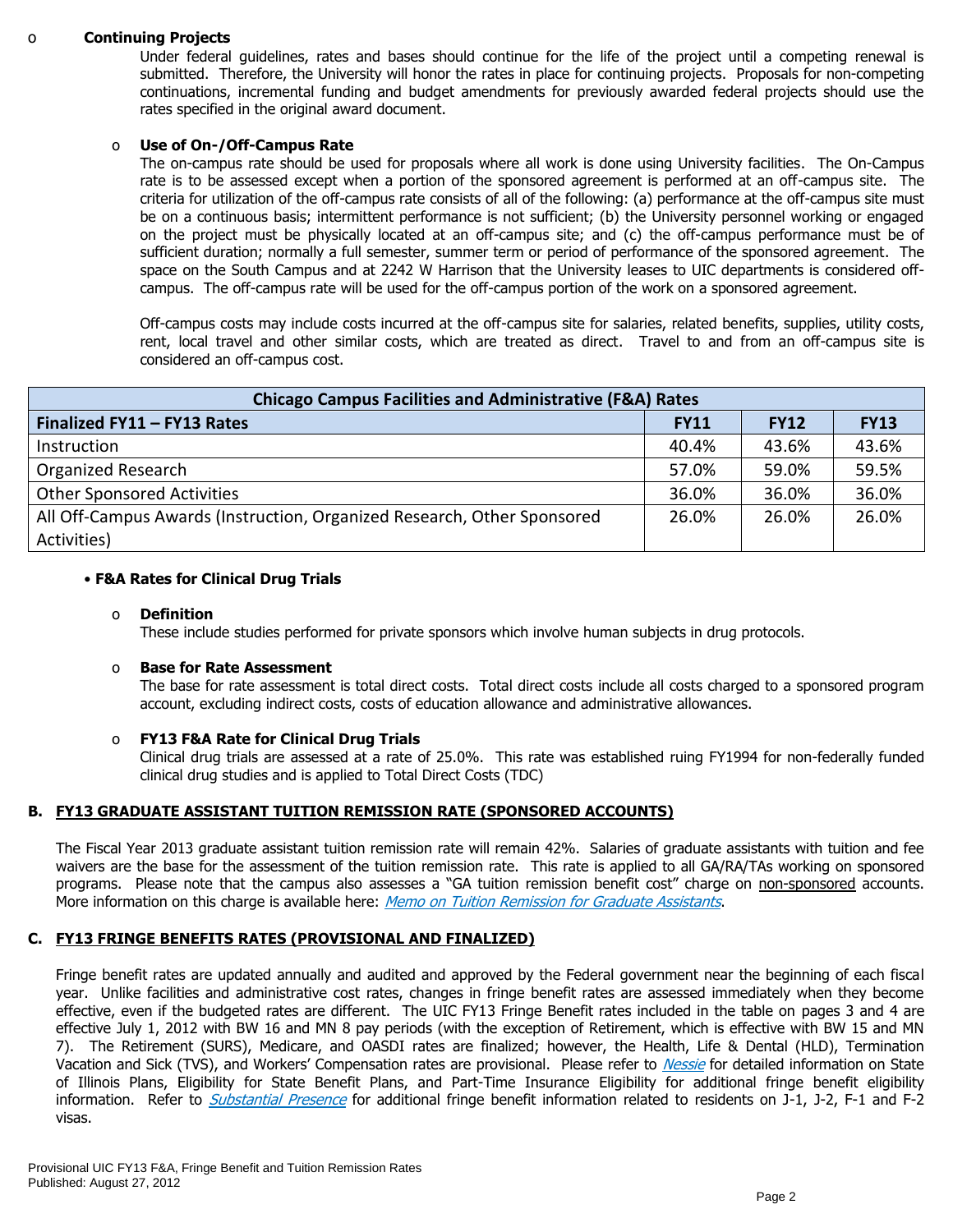The following 2 charts detail the fringe benefit costs by appointment type. The first chart below, details fringe benefit charges to sponsored accounts. The second chart on the following page details fringe benefit charges to non-sponsored accounts. The primary differences between the 2 charts are highlighted in yellow on each chart.

# **CHICAGO CAMPUS FY13 FRINGE BENEFIT RATES APPLICABLE TO SPONSORED PROJECTS**

This Chart Details Fringe Benefit Rates for Appointments Commonly Charged to Sponsored Projects; It is for Budgeting Purposes and is Not Intended to be Used as a Basis for Determining Benefits Eligibility\*

| <b>Appointment</b>                                                                                                   | <b>Total Fringe</b><br><b>Benefits Rate</b> | <b>Finalized</b><br><b>Retirement</b><br>$(SURS)$ ** | <b>Provisional</b><br>Health, Life<br>& Dental | <b>Provisional</b><br><b>Workers'</b><br>$Comp+$ | <b>Provisional</b><br>Term.<br><b>Vacation/Sick</b> | <b>Finalized</b><br><b>Medicare#</b> | <b>Finalized</b><br><b>OASDI</b> |
|----------------------------------------------------------------------------------------------------------------------|---------------------------------------------|------------------------------------------------------|------------------------------------------------|--------------------------------------------------|-----------------------------------------------------|--------------------------------------|----------------------------------|
| Academic and Non-Academic Employees<br>Eligible for SURS and Insurance*                                              | 42.60%                                      | 12.04%                                               | 27.25%                                         | 0.09%                                            | 1.77%                                               | 1.45%                                |                                  |
| Academic and Non-Academic Employees<br>Eligible for SURS, but Ineligible for Insurance*                              | <b>15.35%</b>                               | 12.04%                                               |                                                | 0.09%                                            | 1.77%                                               | 1.45%                                |                                  |
| Hourly Student Employees Enrolled 6 hours or More (Fall / Spring)<br>Or Enrolled 3 hours or More (Summer)            | 0.09%                                       |                                                      |                                                | 0.09%                                            |                                                     |                                      |                                  |
| Hourly Student Employees Enrolled Less Than 6 hours (Fall / Spring)<br>Or Enrolled Less Than 3 hours (Summer)        | 7.74%                                       |                                                      |                                                | 0.09%                                            |                                                     | 1.45%                                | 6.20%                            |
| GA/RA/TAs Enrolled 6 hours or More (Fall / Spring)<br>Or Enrolled 3 hours or More (Summer)                           | 3.15%                                       |                                                      | <b>3.06%</b>                                   | 0.09%                                            |                                                     |                                      |                                  |
| GA/RA/TAs Enrolled Less Than 6 hours (Fall / Spring)<br>Or Enrolled Less Than 3 hours (Summer)                       | 10.80%                                      |                                                      | 3.06%                                          | 0.09%                                            |                                                     | 1.45%                                | 6.20%                            |
| <b>Hospital Residents</b>                                                                                            | 40.74%                                      | 12.04%                                               | 27.25%                                         |                                                  |                                                     | 1.45%                                |                                  |
| Academic and Non-Academic Employees<br>Ineligible for SURS and Insurance*                                            | 7.74%                                       |                                                      |                                                | 0.09%                                            |                                                     | 1.45%                                | 6.20%                            |
| .<br>the contract of the contract of the contract of the contract of the contract of the contract of the contract of |                                             |                                                      |                                                |                                                  |                                                     |                                      |                                  |

Research Associates receive fringe benefits that are consistent with their appointment type, detailed above.

Retired employees who are rehired by the University are assessed for Term. Vacation and Sick (1.77%), Medicare (1.45%) and Workers' Comp (0.09%).

Fellowships are not assessed fringe benefits.

\*Please refer to the [Nessie](http://nessie.uihr.uillinois.edu/cf/benefits/) for detailed information on State of Illinois Plans, Eligibility for State Benefit Plans, and Part-Time Insurance Eligibility.

\*\* For employees who have elected the self-managed plan, the actual rate of 7.6% will be charged.

\*\* The current annual compensation limit for SURS is \$250,000 (for participants certified on or after July 1, 1996) and \$108,882.60 for new employees hired as of January 1, 2011. † For Auxiliary Services, the Worker's Compensation rate is 0.92%.

‡This chart includes a Medicare charge for employees hired after 4/1/86. There are no Medicare charges for employees hired before that date.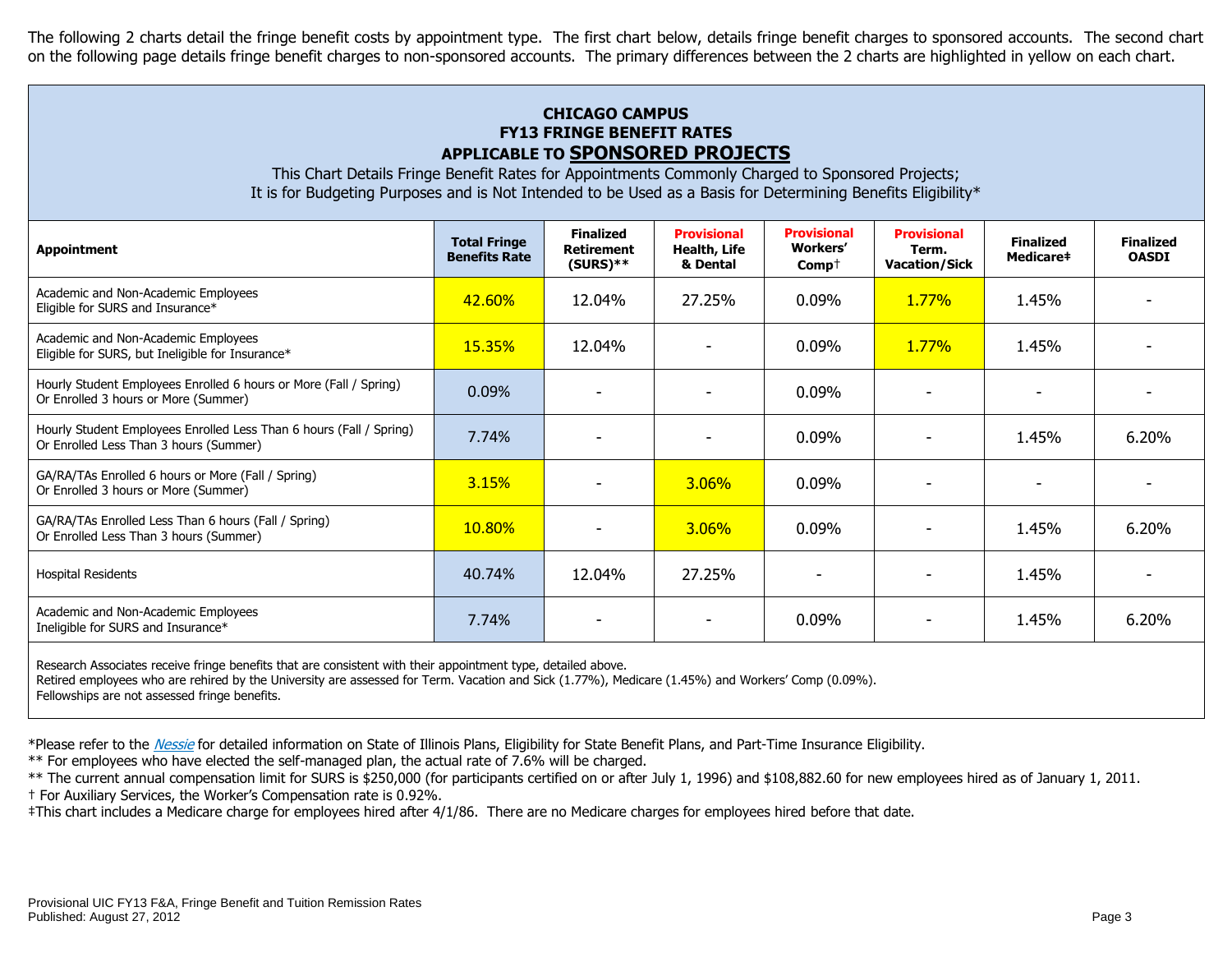## **CHICAGO CAMPUS FY13 FRINGE BENEFIT RATES APPLICABLE TO OTHER ASSESSED ACCOUNTS**

(ADMINISTRATIVE ALLOWANCES, ICR, PRIVATE UNRESTRICTED GIFTS, ETC) This Chart Details Fringe Benefit Rates for Appointments Commonly Charged to Other Assessed Accounts; It is for Budgeting Purposes and is Not Intended to be Used as a Basis for Determining Benefits Eligibility\*

| <b>Appointment</b>                                                                                            | <b>Total Fringe</b><br><b>Benefits Rate</b> | <b>Finalized</b><br><b>Retirement</b><br>$(SURS)**$ | <b>Provisional</b><br>Health, Life<br>& Dental | <b>Provisional</b><br><b>Workers'</b><br>$Comp+$ | <b>Provisional</b><br>Term.<br><b>Vacation/Sick</b> | <b>Finalized</b><br>Medicare‡ | <b>Finalized</b><br><b>OASDI</b> |
|---------------------------------------------------------------------------------------------------------------|---------------------------------------------|-----------------------------------------------------|------------------------------------------------|--------------------------------------------------|-----------------------------------------------------|-------------------------------|----------------------------------|
| Academic and Non-Academic Employees<br>Eligible for SURS and Insurance*                                       | 40.83%                                      | 12.04%                                              | 27.25%                                         | 0.09%                                            | $\overline{\phantom{a}}$                            | 1.45%                         |                                  |
| Academic and Non-Academic Employees<br>Eligible for SURS, but Ineligible for Insurance*                       | 13.58%                                      | 12.04%                                              |                                                | 0.09%                                            | н                                                   | 1.45%                         |                                  |
| Hourly Student Employees Enrolled 6 hours or More (Fall / Spring)<br>Or Enrolled 3 hours or More (Summer)     | 0.09%                                       |                                                     |                                                | 0.09%                                            |                                                     |                               |                                  |
| Hourly Student Employees Enrolled Less Than 6 hours (Fall / Spring)<br>Or Enrolled Less Than 3 hours (Summer) | 7.74%                                       |                                                     |                                                | 0.09%                                            |                                                     | 1.45%                         | 6.20%                            |
| GA/RA/TAs Enrolled 6 hours or More (Fall / Spring)<br>Or Enrolled 3 hours or More (Summer)                    | 0.09%                                       |                                                     | $\overline{\phantom{0}}$                       | 0.09%                                            |                                                     |                               |                                  |
| GA/RA/TAs Enrolled Less Than 6 hours (Fall / Spring)<br>Or Enrolled Less Than 3 hours (Summer)                | 7.74%                                       | $\overline{\phantom{a}}$                            | $\overline{\phantom{a}}$                       | 0.09%                                            |                                                     | 1.45%                         | 6.20%                            |
| <b>Hospital Residents</b>                                                                                     | 40.74%                                      | 12.04%                                              | 27.25%                                         | $\overline{\phantom{0}}$                         |                                                     | 1.45%                         |                                  |
| Academic and Non-Academic Employees<br>Ineligible for SURS and Insurance*                                     | 7.74%                                       |                                                     |                                                | 0.09%                                            |                                                     | 1.45%                         | 6.20%                            |
| Research Associates receive fringe benefits that are consistent with their appointment type, detailed above.  |                                             |                                                     |                                                |                                                  |                                                     |                               |                                  |

Retired employees who are rehired by the University are assessed for Term. Vacation and Sick (1.77%), Medicare (1.45%) and Workers' Comp (0.09%). Fellowships are not assessed fringe benefits.

\*Please refer to the [Nessie](http://nessie.uihr.uillinois.edu/cf/benefits/) for detailed information on State of Illinois Plans, Eligibility for State Benefit Plans, and Part-Time Insurance Eligibility.

\*\* For employees who have elected the self-managed plan, the actual rate of 7.6% will be charged.

\*\* The current annual compensation limit for SURS is \$250,000 (for participants certified on or after July 1, 1996) and \$108,882.60 for new employees hired as of January 1, 2011.

† For Auxiliary Services, the Worker's Compensation rate is 0.92%.

‡This chart includes a Medicare charge for employees hired after 4/1/86. There are no Medicare charges for employees hired before that date.